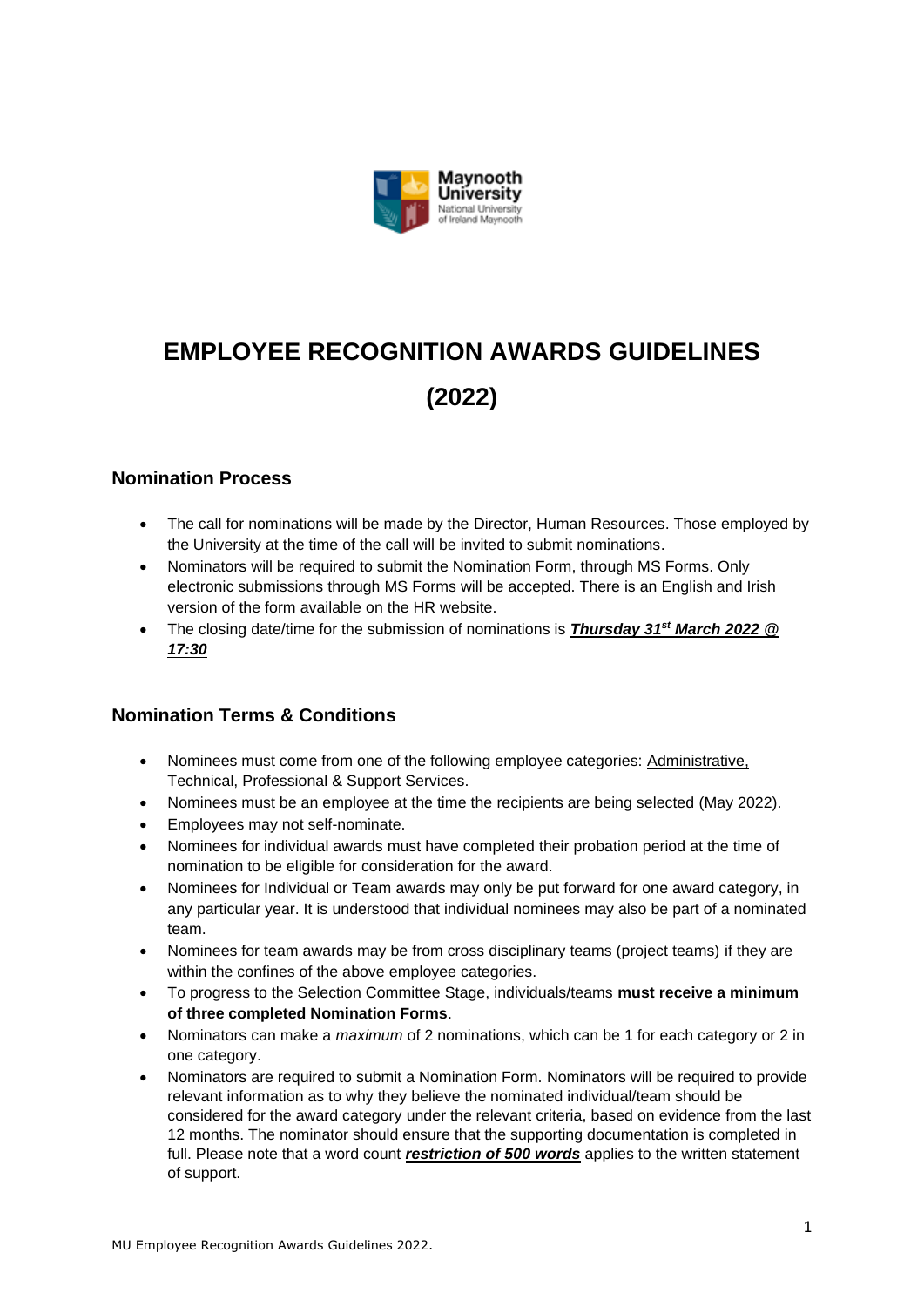- Each nomination is to be submitted by an individual person (a group nomination cannot be made for an individual or for a team).
- Every nomination must include an individually written statement of support. The same written statement of support cannot be used by more than one nominator.
- When nominating a team, the nominator should include the correct team's name and list the names of all team members.
- It should be noted that the nominator will not have a further opportunity to submit further information or make the case for their nominee(s) before the Selection Committee.
- An individual or team will be required to consent to their nomination once the quota of three nominations has been met or exceeded, before they are shortlisted.
- Only electronic submissions will be accepted through MS Forms.
- The closing time/date for the submission of nominations is *Thursday 31st March 2022 @ 17:30*

# **Criteria for Each Award Category:**

## **The President's Award for Service Excellence.**

#### *Nominees will demonstrate the following:*

- 1. **Service Orientation** Evidence of significant contribution to a service-oriented culture by always putting the service user (student/staff member/people) first. Aims to continuously improve service quality, proactively seeking to understand, uphold and respond to the service users' needs.
- 2. **Organisational Excellence -** Evidence of promoting and delivering quality and operational excellence. Seeks out and adopts best practice method. Supports Maynooth University in achieving its strategic vision and goals through achieving organisational excellence.
- 3. **Collaboration -** Demonstrates effective relationships & creates partnerships internally and externally. Demonstrates an interest, respect for and understanding of others, promoting an inclusive environment.
- 4. **Ethical Integrity -** Upholds MU's ethics & values, demonstrates integrity. Respectfully deals with all individuals external and internal to the University.
- 5. **Communicating and Influencing -** Conveys information clearly and effectively, influencing outcomes & driving engagement to support a collegial ethos.
- 6. **Resilience**  Adapts to and embraces changing circumstances, works reliably and responds decisively in pressurised situations. Maintains own personal resilience and demonstrates awareness of others' emotions in times of challenge.

## **The President's Award for Service Innovation.**

#### *Nominees will demonstrate the following:*

- 1. **Innovation -** Generates creative solutions to problems, implements new ideas or approaches for the University's benefit, works to accelerate innovation to support the strategic goals of the University.
- 2. **Collaboration** Builds effective relationships & creates partnerships internally and externally. Demonstrates an interest, respect for and understanding of others, promoting an inclusive environment.
- 3. **Problem Solving & Decision Making -** Breaks down problems systematically, finds workable and timely solutions, evaluates all risks when making decisions and considers the broader implications for the University.